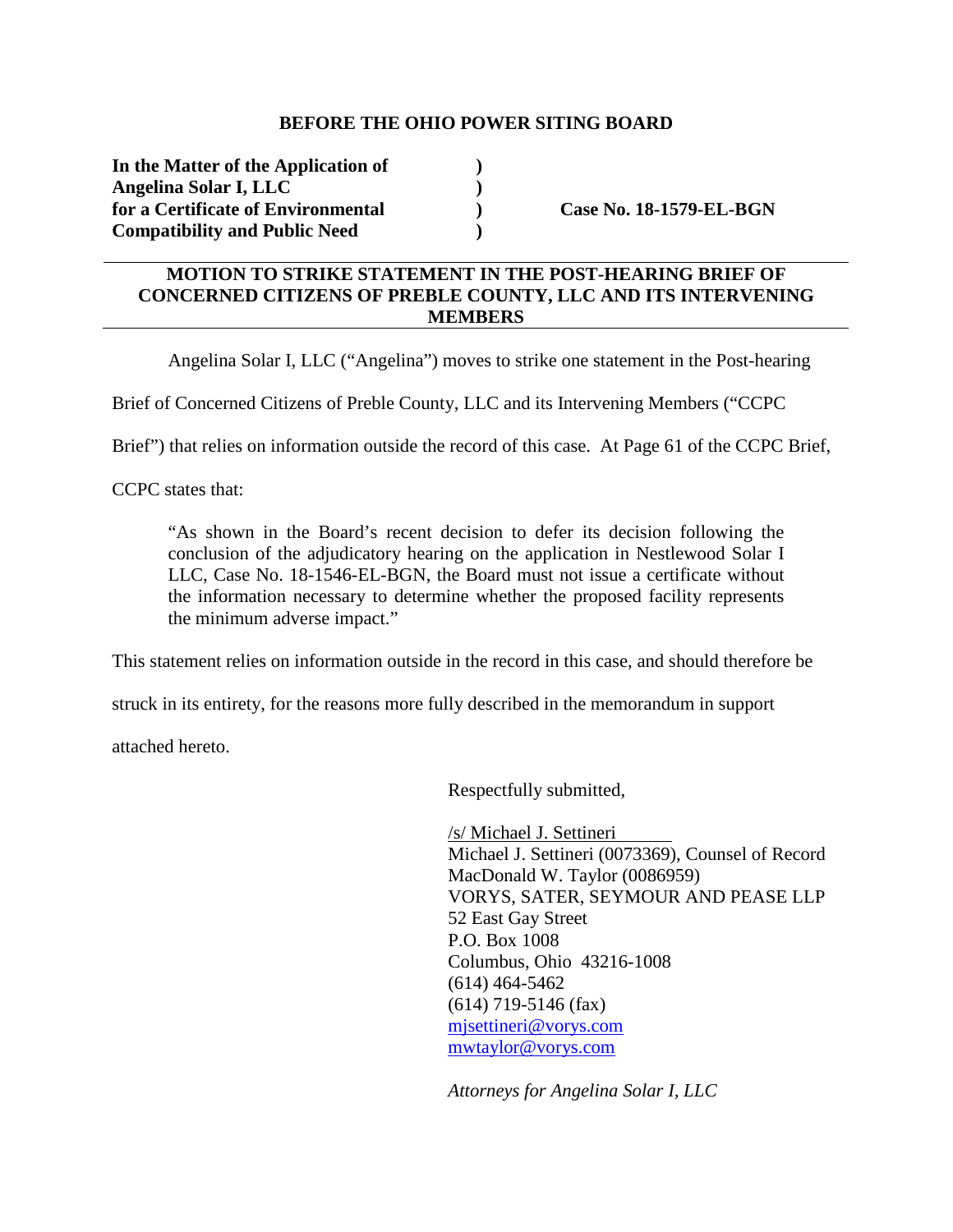## **MEMORANDUM IN SUPPORT**

Through this motion, Angelina seeks to strike from CCPC's initial brief information that is not part of the record in this case. Specifically, the Board should strike CCPC's statement that:

"As shown in the Board's recent decision to defer its decision following the conclusion of the adjudicatory hearing on the application in Nestlewood Solar I LLC, Case No. 18-1546-EL-BGN, the Board must not issue a certificate without the information necessary to determine whether the proposed facility represents the minimum adverse impact."

As CCPC acknowledges in its initial brief, the Board is required to make its decision "on the record". CCPC Brief at 61 (citing R.C. 4906.10(A)). Furthermore, the Public Utilities Commission, of which the Board is a part, routinely grants motions to strike statements in briefing that rely on information that is outside the record. R.C. 4906.02(A); *In re the Application of Ohio Edison Company, The Cleveland Electric Illuminating Company, and The Toledo Edison Company for Authority to Provide for a Standard Service Offer Pursuant to R.C. 4928.143 in the Form of an Electric Security Plan*, Case No. 14-1297-EL-SSO, Opinion and Order, March 31, 2016, at 36-37 (Striking portions of filed briefs because they "reference information outside of the record" and portions of filed briefs "referencing documents filed in [other proceedings], as these documents were not made a part of the evidentiary proceeding in this record.")

CCPC's reference to the Board's "recent decision" on the application of Nestlewood Solar I LLC is outside the record. The Board has neither issued a written decision in the Nestlewood Solar I LLC case nor has it issued any written order in the proceeding. Any inferential reference or speculation in the CCPC Brief to potential reasoning underlying any actions taken by the Board orally at a previous meeting inappropriately relies on information outside the record in this case. In the absence of a citation to a written decision from the Board,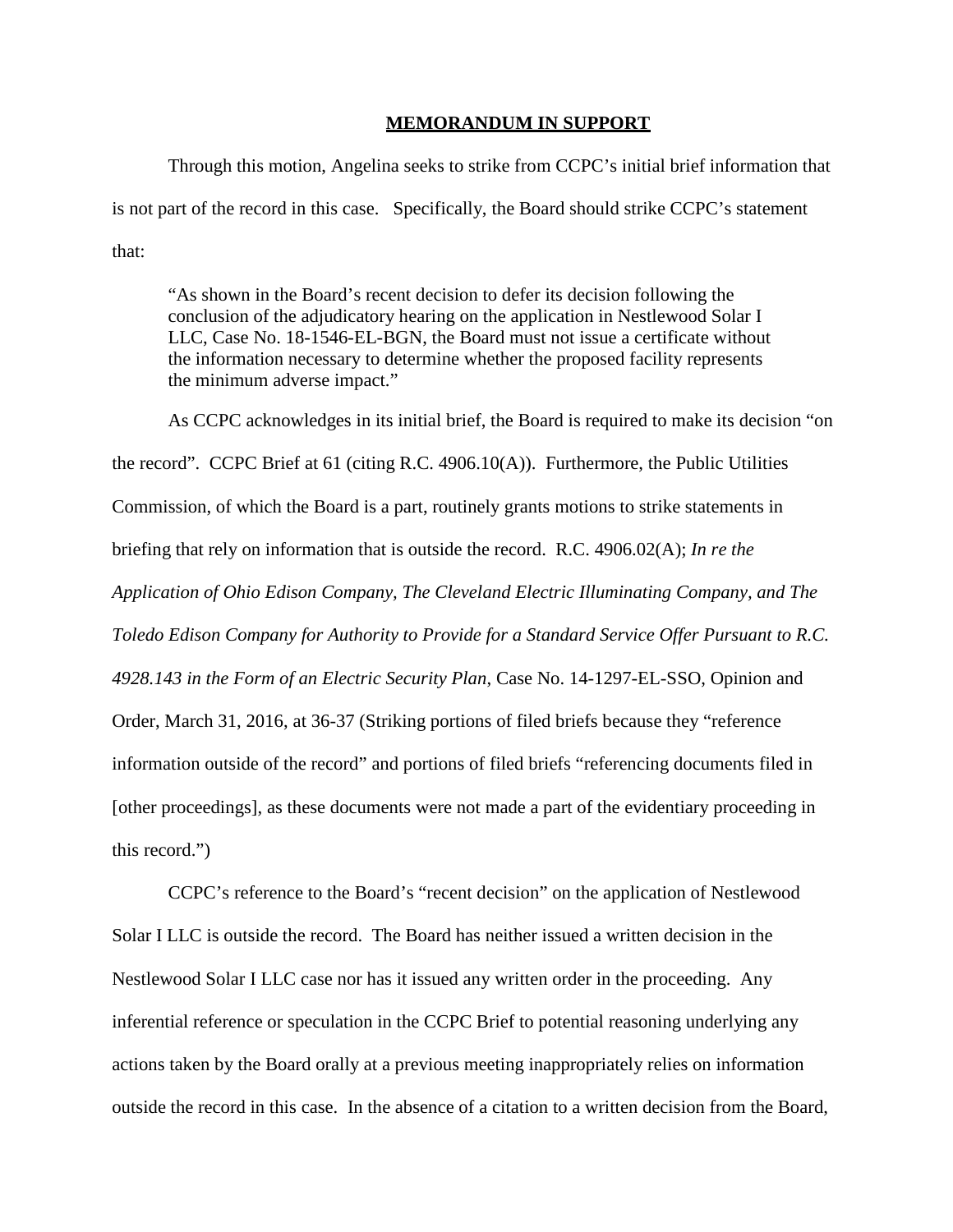CCPC's reference to something that allegedly occurred in another proceeding is akin to referencing documents filed in other proceedings. Thus, following the Commission's precedents discussed above, that statement should be struck from the CCPC Brief and not considered by the Board in this proceeding.

For the reasons above, Angelina respectfully requests that the Board grant this motion and strike CCPC's statement at issue.

Respectfully submitted,

/s/ Michael J. Settineri Michael J. Settineri (0073369) Counsel of Record MacDonald W. Taylor (0086959) VORYS, SATER, SEYMOUR AND PEASE LLP 52 East Gay Street P.O. Box 1008 Columbus, Ohio 43216-1008 (614) 464-5462 (614) 719-5146 (fax) mjsettineri@vorys.com mwtaylor@vorys.com

*Attorneys for Angelina Solar I, LLC*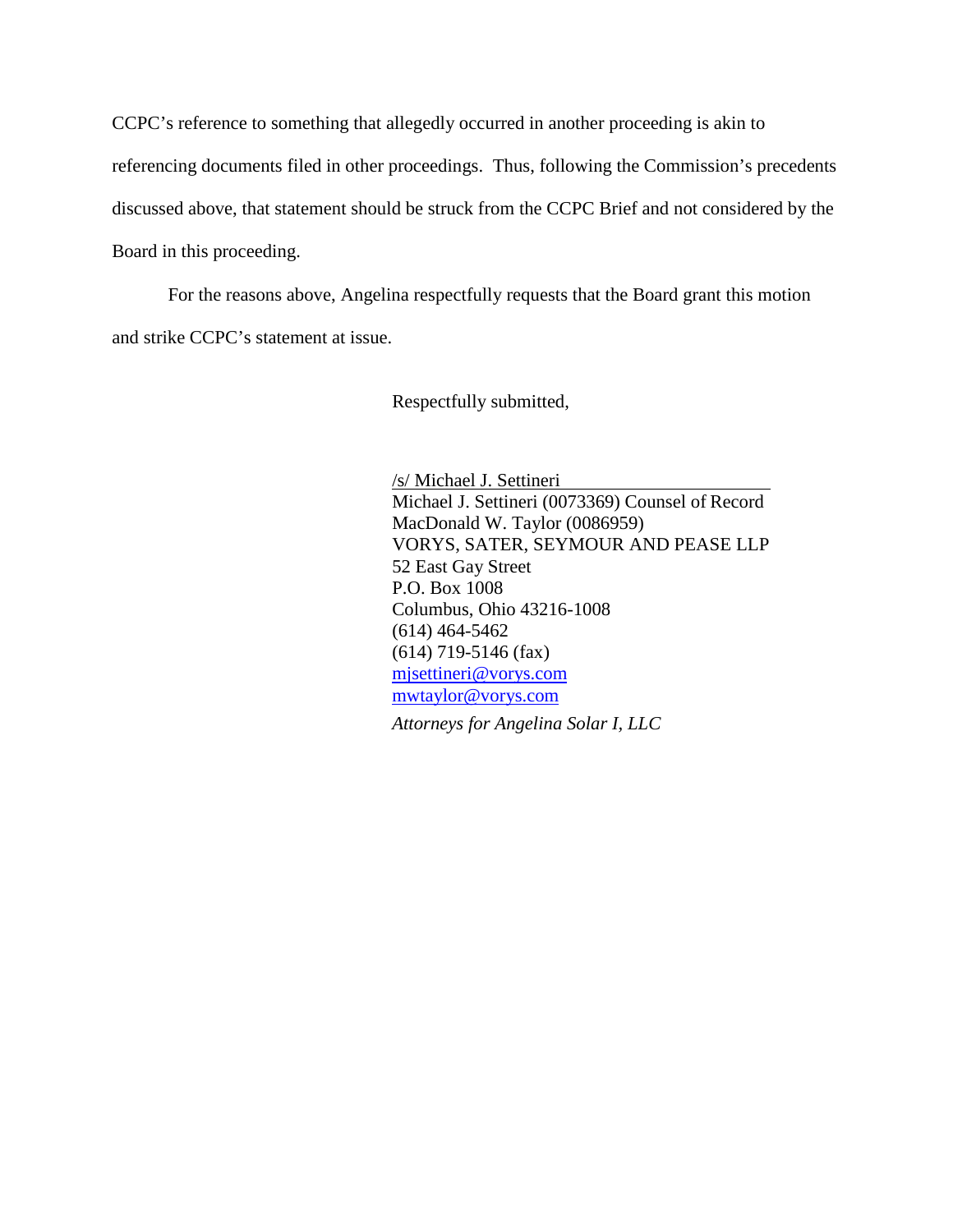## **CERTIFICATE OF SERVICE**

The Ohio Power Siting Board's e-filing system will electronically serve notice of the filing of this document on the parties referenced in the service list of the docket card who have electronically subscribed to this case. In addition, the undersigned certifies that a courtesy copy of the foregoing document is also being served upon the persons below via electronic mail this 1st day of November 2019.

/s/ Michael J. Settineri

Jodi Bair jodi.bair@ohioattorneygeneral.gov

Kathryn West kwest@prebco.org

Thaddeus Boggs tboggs@fbtlaw.com

Leah Curtis lcurtis@ofbf.org

Jack Van Kley jvankley@vankleywalker.com Dylan Borchers dborchers@bricker.com

W. Joseph Scholler jscholler@fbtlaw.com

Chad Endsley cendsley@ofbf.org

Amy Milam amilam@ofbf.org

Chris Walker cwalker@vankleywalker.com